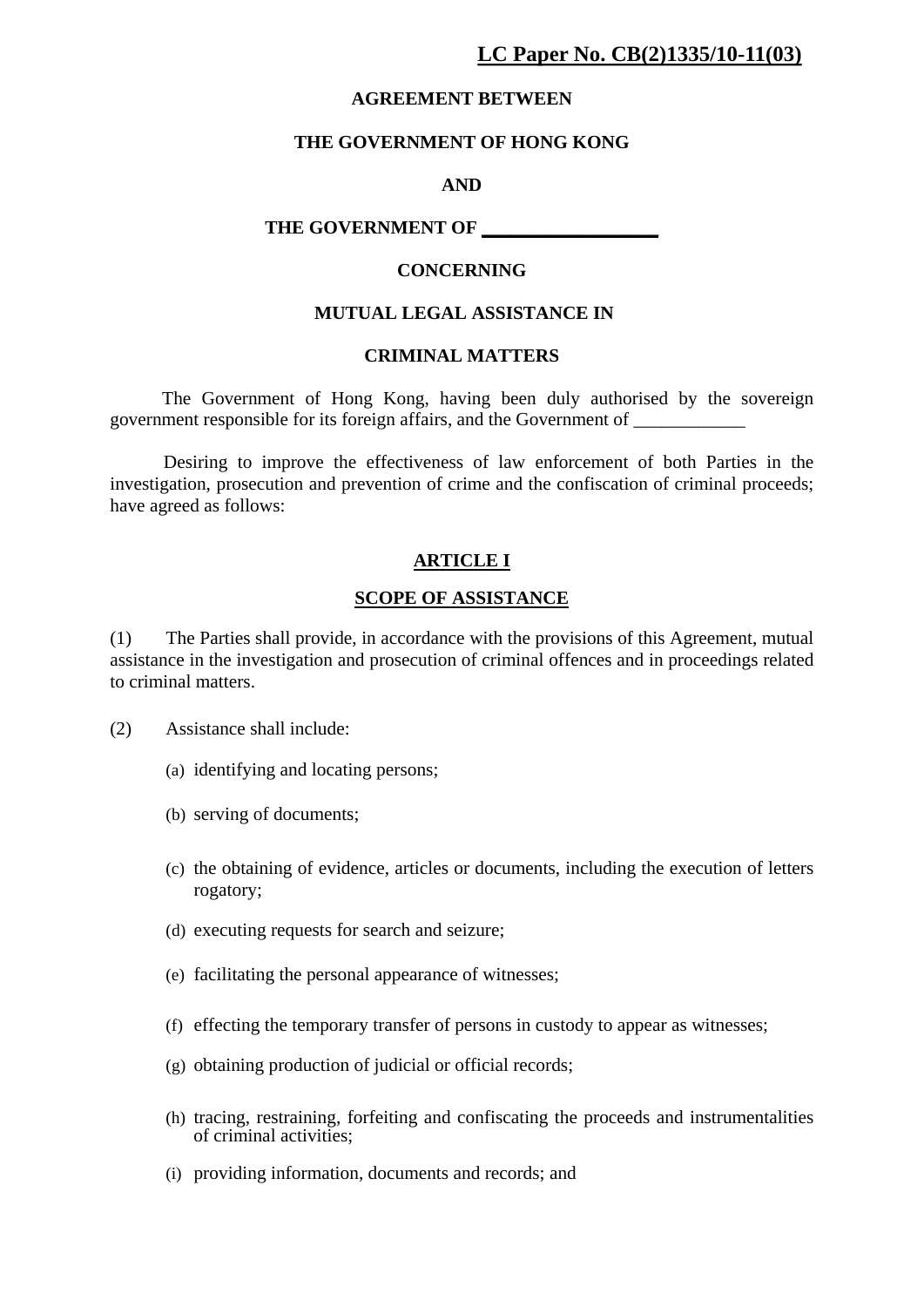(j) delivery of property, including lending of exhibits.

(3) Proceedings relating to criminal matters do not include proceedings related to the regulations involving the imposition, calculation or collection of taxes.

(4) This Agreement is intended solely for mutual assistance between the Parties. The provisions of this Agreement shall not give rise to any right on the part of any private person to obtain, suppress or exclude any evidence or to impede the execution of a request.

## **ARTICLE II**

#### **CENTRAL AUTHORITY**

(1) Each Party shall establish a Central Authority.

(2) The Central Authority of Hong Kong shall be the Attorney General or his duly authorized officer. The Central Authority for shall be .

(3) Requests under this Agreement shall be made by the Central Authority of the Requesting Party to the Central Authority of the Requested Party.

## **ARTICLE III**

#### **OTHER ASSISTANCE**

The Parties may provide assistance pursuant to other agreements, arrangements or practices.

## **ARTICLE IV**

## **LIMITATIONS ON COMPLIANCE**

- (1) The Requested Party shall refuse assistance if:
	- (a) the request for assistance impairs the sovereignty, security or public order of \_\_\_\_\_ or, in the case of the Government of Hong Kong, the State which is responsible for its foreign affairs;
	- (b) the request for assistance relates to an offence of a political character;
	- (c) the request for assistance relates to an offence only under military law;
	- (d) there are substantial grounds for believing that the request for assistance will result in a person being prejudiced on account of his race, religion, nationality or political opinions;
	- (e) the request for assistance relates to the prosecution of a person for an offence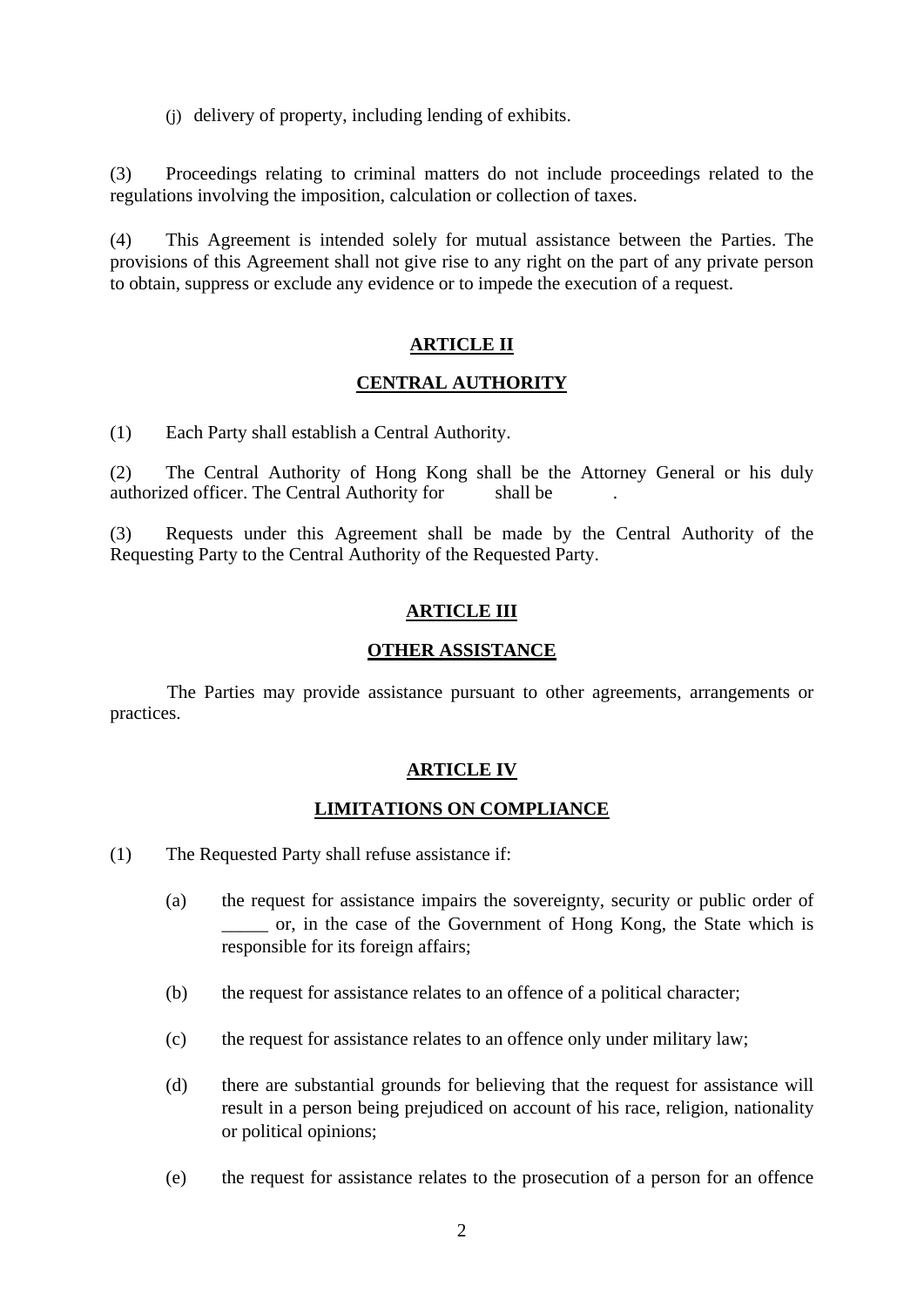in respect of which the person has been convicted, acquitted or pardoned in the Requested Party or for which the person could no longer be prosecuted by reason of lapse of time if the offence had been committed within the jurisdiction of the requested Party;

- (f) if it is of the opinion that the granting of the request would seriously impair its essential interests;
- (g) the Requesting Party cannot comply with any conditions in relation to confidentiality or limitation as to the use of material provided; and
- (h) if the acts or omission alleged to constitute the offence would not, if they had taken place within the jurisdiction of the Requested Party, have constituted an offence.

(2) For the purpose of paragraph (1)(f) the Requested Party may include in its consideration of essential interests whether the provision of assistance could prejudice the safety of any person or impose an excessive burden on the resources of the Requested Party.

(3) The Requested Party may refuse assistance if the request relates to an offence which carries the death penalty in the Requesting Party but in respect of which the death penalty is either not provided for in the Requested Party or not normally carried out unless the Requesting Party gives such assurances as the Requested Party considers sufficient that the death penalty will not be imposed or, if imposed, not carried out.

(4) The Requested Party may postpone assistance if execution of the request would interfere with an ongoing investigation or prosecution in the Requested Party.

(5) Before denying or postponing assistance pursuant to this Article, the Requested Party, through its Central Authority -

- (a) shall promptly inform the Requesting Party of the reason for considering denial or postponement; and
- (b) shall consult with the Requesting Party to determine whether assistance may be given subject to such terms and conditions as the Requested Party deems necessary.

(6) If the Requesting Party accepts assistance subject to the terms and conditions referred to in paragraph (5)(b), it shall comply with those terms and conditions.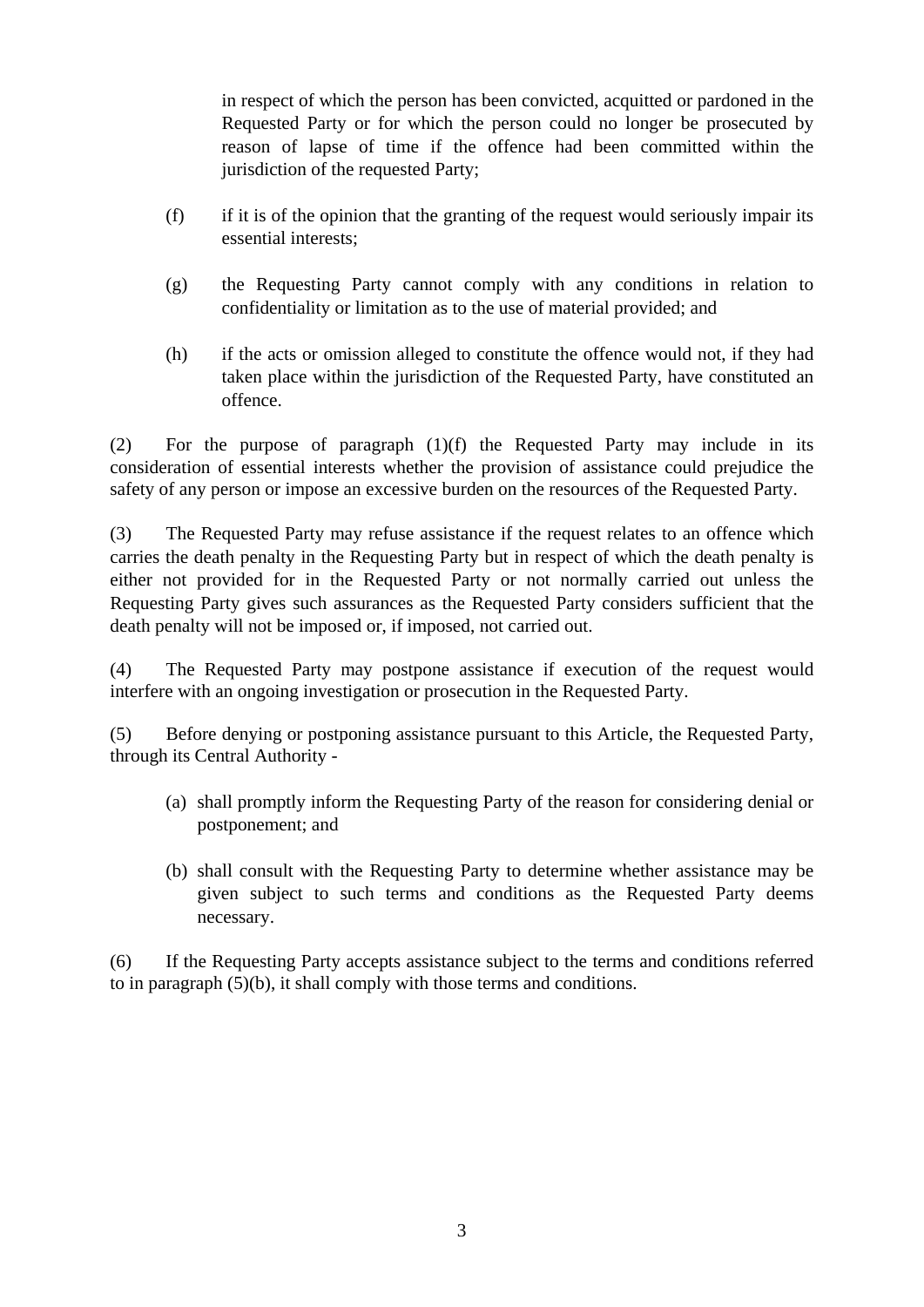# **ARTICLE V**

## **REQUESTS**

(1) Requests shall be made in writing except in urgent cases. In urgent cases, requests may be made orally, but shall be confirmed in writing within 10 days thereafter.

(2) Requests for assistance shall include:

- (a) the name of the authority on behalf of which the request is made;
- (b) a description of the purpose of the request and the nature of the assistance requested;
- (c) a description of the nature of the investigation, prosecution, offence or criminal matter and whether or not proceedings have been instituted;
- (d) where proceedings have been instituted, details of the proceedings;
- (e) a summary of the relevant fact and laws;
- (f) any requirements for confidentiality;
- (g) details of any particular procedure the Requesting Party wishes to be followed; and
- (h) details of the period within which the request should be complied with.

(3) The Requested Party shall use its best efforts to keep confidential a request and its contents except when otherwise authorized by the Requesting Party.

(4) All documents submitted in support of a request shall be accompanied by a translation in the language of the Requested Party.

# **ARTICLE VI**

# **EXECUTION OF REQUESTS**

(1) The Central Authority of the Requested Party shall promptly execute the request or arrange for its execution through its competent authorities.

(2) A request shall be executed in accordance with the law of the Requested Party and, to the extent not prohibited by the law of the Requested Party, in accordance with the directions stated in the request so far as practicable.

(3) The Requested Party shall promptly inform the Requesting Party of any circumstances which are likely to cause a significant delay in responding to the request.

(4) The Requested Party shall promptly inform the Requesting Party of a decision not to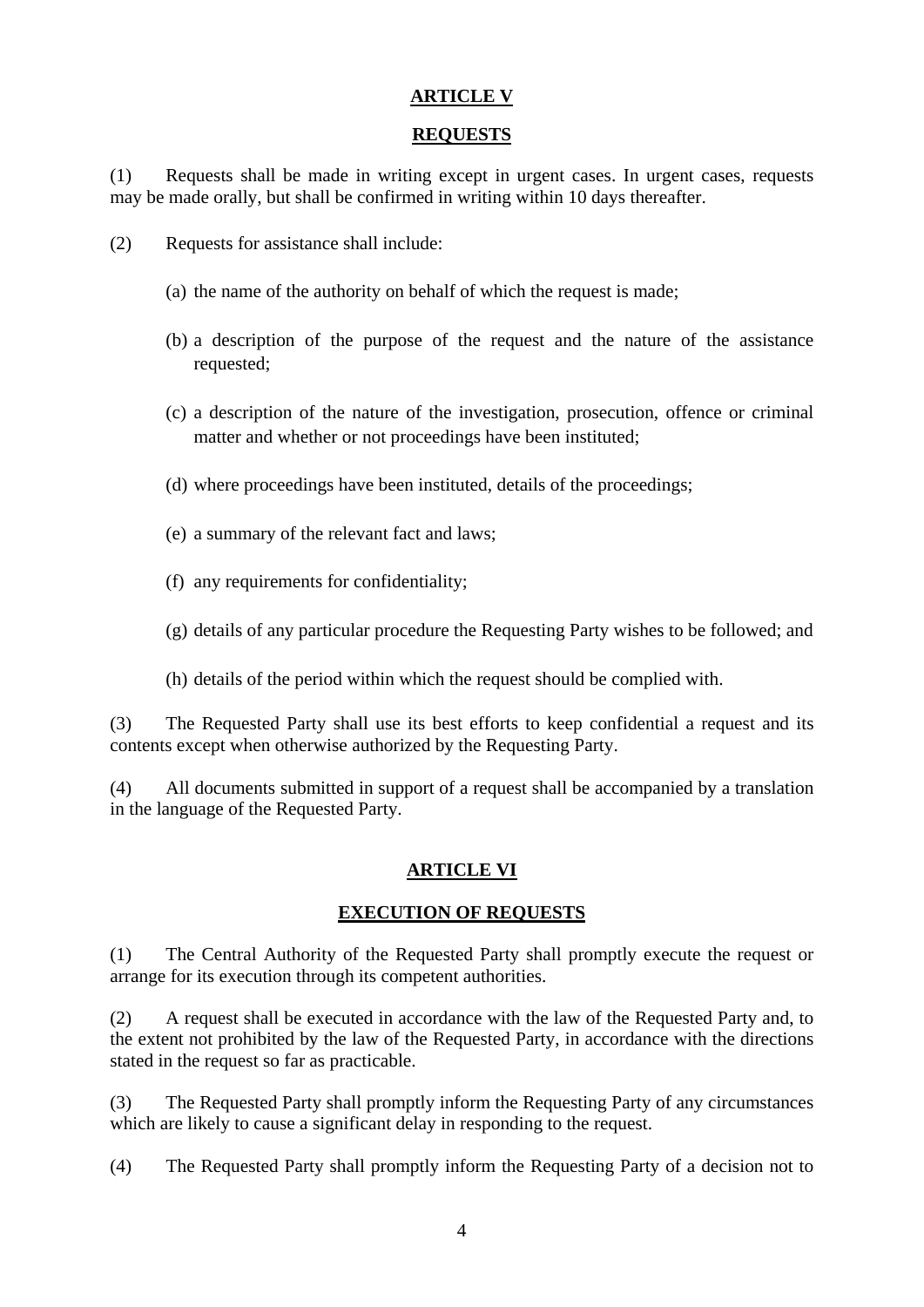comply in whole or in part with a request for assistance and the reasons for that decision.

# **ARTICLE VII**

# **REPRESENTATION AND EXPENSES**

(1) The Requested Party shall make all necessary arrangements for the representation of the Requesting Party in any proceeding arising out of a request for assistance and shall otherwise represent the interests of the Requesting Party.

(2) The Requested Party shall assume all ordinary expenses of executing a request within its boundaries, except:

- (a) fees of counsel retained at the request of the Requesting Party;
- (b) fees of experts;
- (c) expenses of translation; and
- (d) travel expenses and allowances of persons.

(3) If during the execution of the request it becomes apparent that expenses of an extraordinary nature are required to fulfil the request, the Parties shall consult to determine the terms and conditions under which the execution of the request may continue.

# **ARTICLE VIII**

# **LIMITATIONS OF USE**

(1) The Requested Party may require, after consultation with the Requesting Party, that information or evidence furnished be kept confidential or be disclosed or used only subject to such terms and conditions as it may specify.

(2) The Requesting Party shall not disclose or use information or evidence furnished for purposes other than those stated in the request without the prior consent of the Central Authority of the Requested Party.

# **ARTICLE IX**

# **OBTAINING OF EVIDENCE, ARTICLES OR DOCUMENTS**

(1) Where a request is made that evidence be taken, for the purpose of a proceeding in relation to a criminal matter in the jurisdiction of the Requesting Party the Requested Party shall arrange to have such evidence taken.

(2) For the purposes of this Agreement, the giving or taking of evidence shall include the production of documents, records or other material.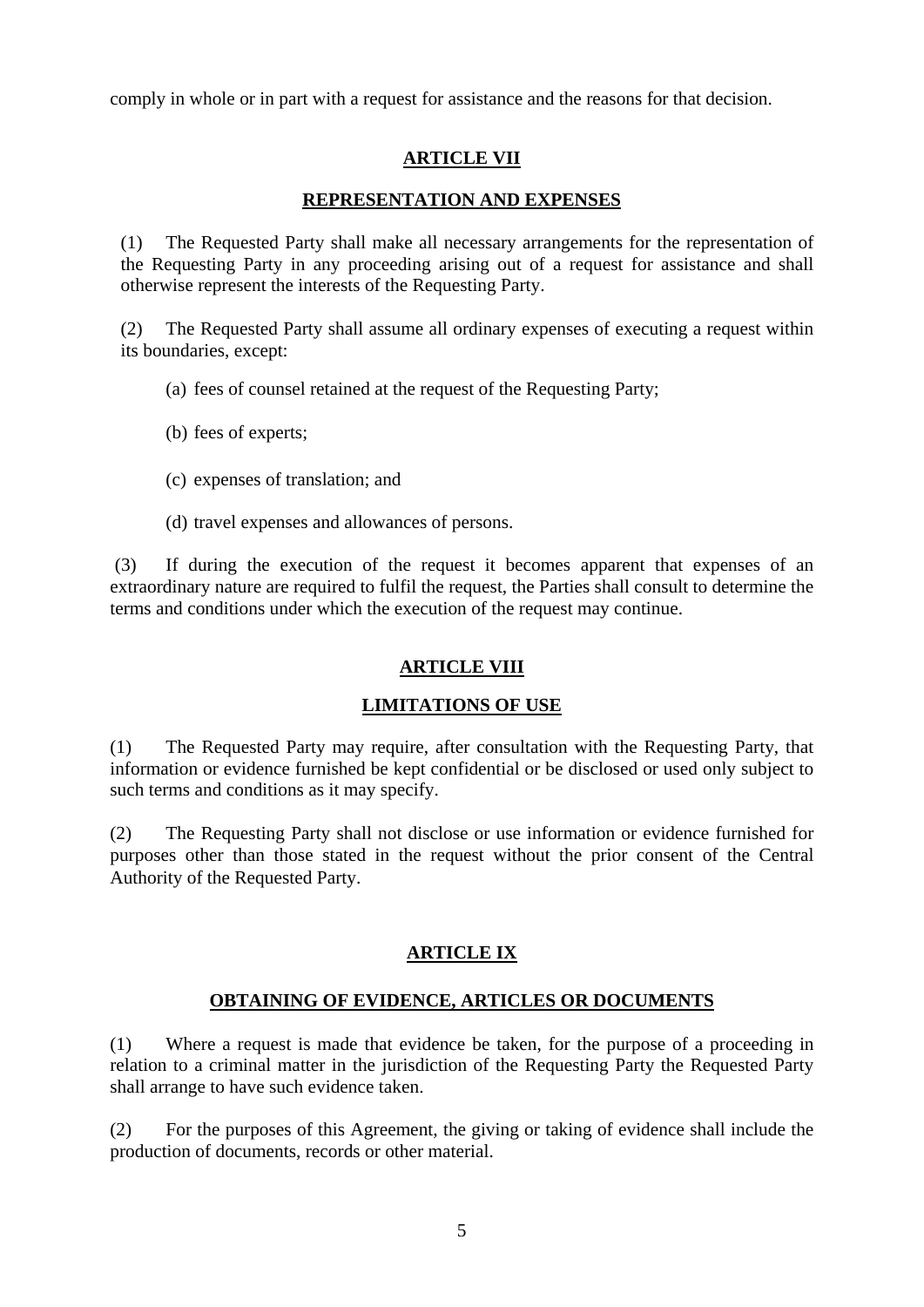(3) For the purposes of requests under this Article, the Requesting Party shall specify the questions to be put to the witness or the subject matter about which they are to be examined.

(4) Where, pursuant to a request for assistance, a person is to give evidence for the purpose of proceedings in the Requesting Party, the parties to the relevant proceedings in the Requesting Party, their legal representatives or representatives of the Requesting Party may, subject to the laws of the requested Party, appear and question the person giving that evidence.

(5) A person who is required to give evidence in the Requested Party pursuant to a request for assistance may decline to give evidence where either:

- (a) the law of the Requested Party would permit that witness to decline to give evidence in similar circumstances in proceedings which originated in the Requested Party; or
- (b) where the law of the Requesting Party would permit him to decline to give evidence in such proceedings in the Requesting Party.

(6) If any person claims that there is a right to decline to give evidence under the law of the Requesting Party, the Requested Party shall with respect thereto rely on a certificate of the Central Authority of the Requesting Party.

# **ARTICLE X**

## **OBTAINING STATEMENTS OF PERSONS**

Where a request is made to obtain the statement of a person for the purpose of an investigation or proceeding in relation to a criminal matter in the Requesting Party, the Requested Party shall endeavour to obtain such statement.

# **ARTICLE XI**

# **LOCATION OR IDENTITY OF PERSONS**

The Requested Party shall, if requested, endeavour to ascertain the location or identity of any person specified in the request.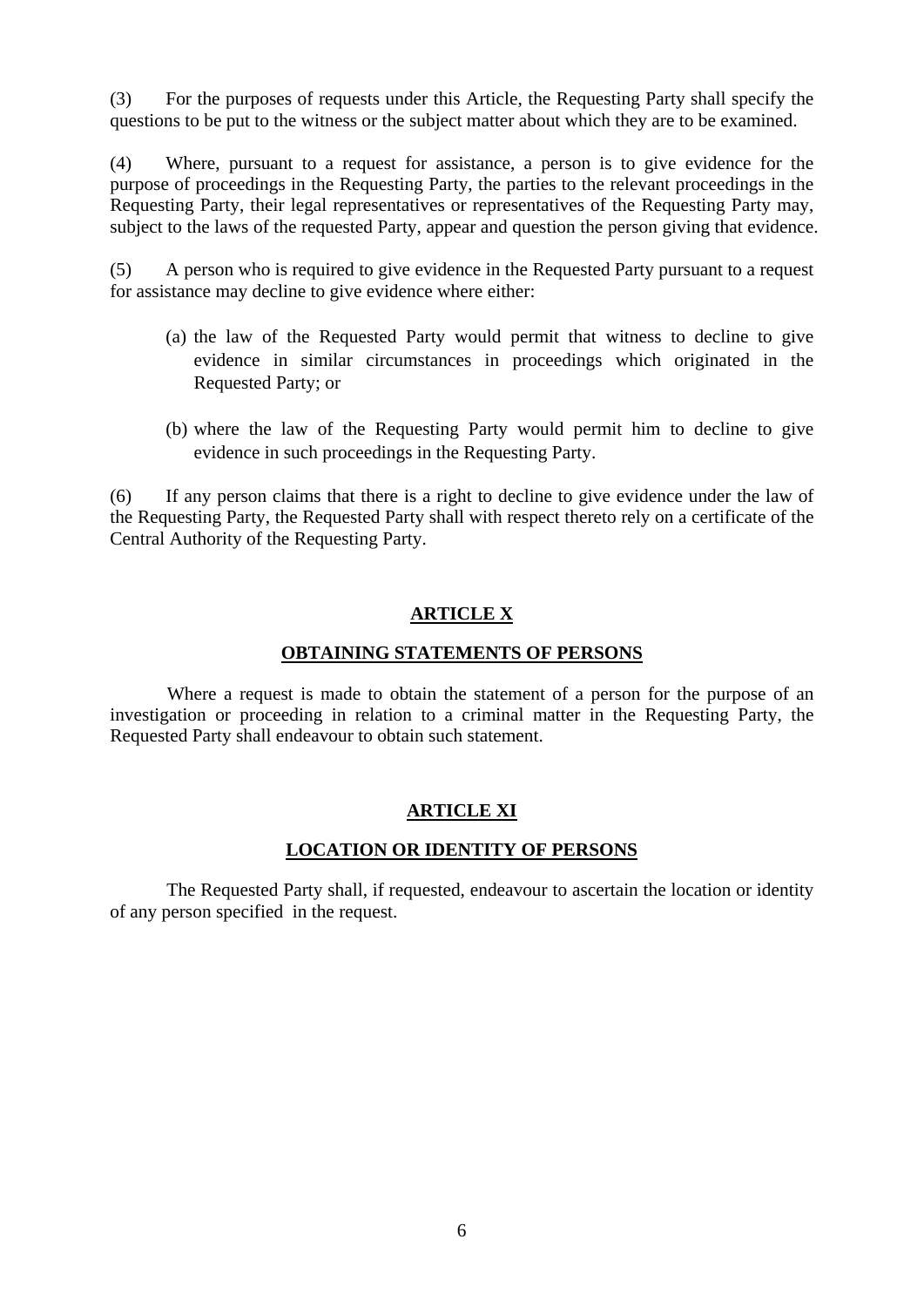# **ARTICLE XII**

## **SERVICE OF DOCUMENTS**

(1) The Requested Party shall serve any document transmitted to it for the purpose of service.

(2) The Requesting Party shall transmit a request for the service of a document pertaining to a response or appearance in the Requesting Party within a reasonable time before the scheduled response or appearance.

(3) A request for the service of a document pertaining to an appearance in the Requesting Party shall include such notice as the Central Authority of the Requesting Party is reasonably able to provide of outstanding warrants or other judicial orders in criminal matters against the person to be served.

(4) The Requested Party shall, subject to its law, return a proof of service in the manner required by the Requesting Party.

(5) A person who fails to comply with any process served on him shall not thereby be liable to any penalty or coercive measure pursuant to the law of the Requesting Party or Requested Party.

## **ARTICLE XIII**

# **PUBLICLY AVAILABLE AND OFFICIAL DOCUMENTS**

(1) Subject to its law the Requested Party shall provide copies of publicly available documents.

(2) The Requested Party may provide copies of any document, record or information in the possession of a government department or agency, but not publicly available, to the same extent and under the same conditions as such document, record or information would be available to its own law enforcement and judicial authorities.

# **ARTICLE XIV**

## **CERTIFICATION AND AUTHENTICATION**

Documents, transcripts, records, statements or other material which are to be transmitted to the Requesting Party shall only be certified or authenticated if the Requesting Party so requests. Material shall be certified or authenticated by consular or diplomatic officers only if the law of the Requesting Party specifically so requires.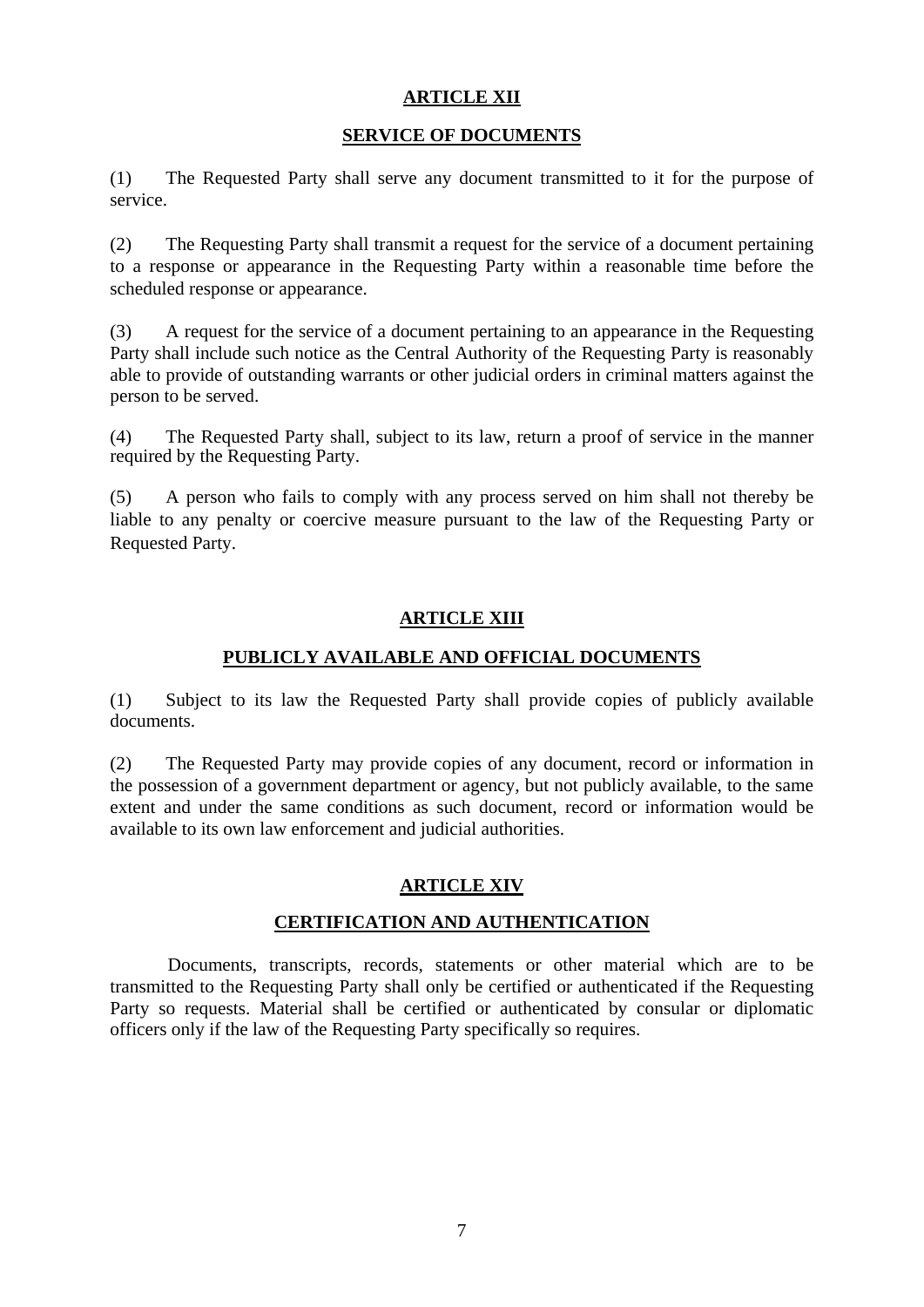# **ARTICLE XV**

## **TRANSFER OF PERSONS IN CUSTODY**

(1) A person in custody in the Requested Party whose presence is requested in the Requesting Party for the purposes of providing assistance pursuant to this Agreement shall if the Requesting Party consents be transferred from the Requested Party to the Requesting Party for that purpose, provided the person consents and the Requesting Party has guaranteed the maintenance in custody of the person and his subsequent return to the Requested Party.

(2) Where the sentence of imprisonment of a person transferred pursuant to this Article expires whilst the person is in the Requesting Party the Requested Party shall so advise the Requesting Party which shall ensure the person's release from custody.

## **ARTICLE XVI**

## **TRANSFER OF OTHER PERSONS**

(1) The Requesting Party may request the assistance of Requested Party in making a person available for the purpose of providing assistance pursuant to this Agreement.

(2) The Requested Party shall, if satisfied that satisfactory arrangements for that person's security will be made by the Requesting Party, request the person to travel to the Requesting Party to provide assistance.

# **ARTICLE XVIl**

## **SAFE CONDUCT**

(1) A person who consents to provide assistance pursuant to Articles XV or XVl shall not be prosecuted, detained, or restricted in his personal liberty in the Requesting Party for any criminal offence or civil matter which preceded his departure from the Requested Party.

(2) Paragraphs (1) shall not apply if the person, not being a person in custody transferred under Article XV, and being free to leave, has not left the Requesting Party within a period of 15 days after being notified that his presence is no longer required, or having left the Requesting Party, has returned.

(3) A person who consents to give evidence under Articles XV or XVI shall not be subject to prosecution based on his testimony, except for perjury.

(4) A person who consents to provide assistance pursuant to Articles XV or XVI shall not be required to give evidence in any proceedings other than the proceedings to which the request relates.

(5) A person who does not consent to give evidence pursuant to Articles XV or XVI shall not by reason thereof be liable to any penalty or coercive measure by the courts of the Requesting or Requested Party.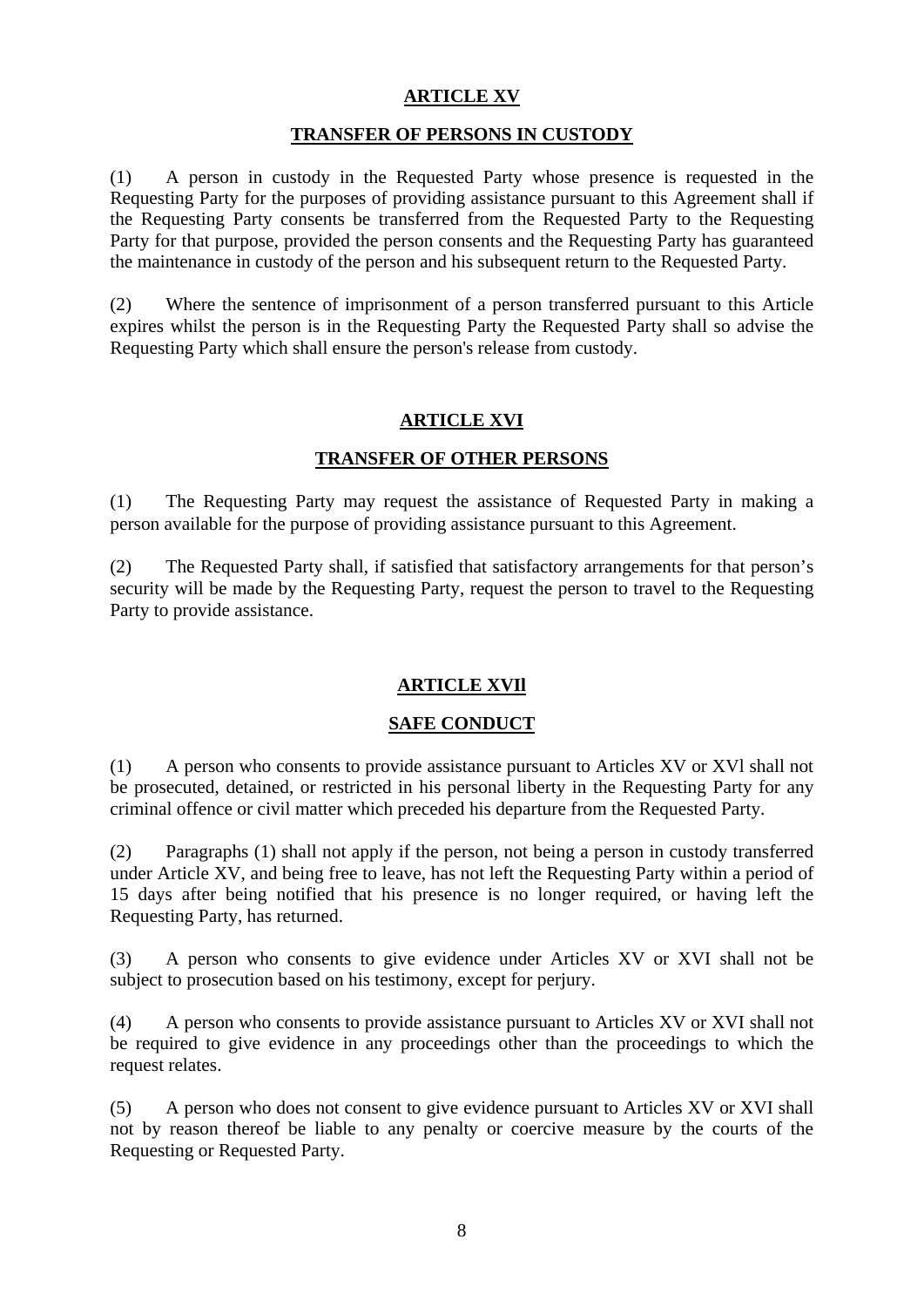# **ARTICLE XVIlI**

## **SEARCH AND SEIZURE**

(1) The Requested Party shall, insofar as its law permits, carry out requests for search, seizure and delivery of any material to the Requesting Party which is relevant to a proceeding or investigation in relation to a criminal matter.

(2) The Requested Party shall provide such information as may be required by the Requesting Party concerning the result of any search, the place of seizure, the circumstances of seizure, and the subsequent custody of the property seized.

(3) The Requesting Party shall observe any conditions imposed by the Requested Party in relation to any seized property which is delivered to the Requesting Party.

# **ARTICLE XIX**

## **PROCEEDS OF CRIME**

(1) The Requested Party shall, upon request, endeavour to ascertain whether any proceeds of a crime against the law of the Requesting Party are located within its jurisdiction and shall notify the Requesting Party of the result of its inquiries. In making the request, the Requesting Party shall notify the Requested Party of the basis of its belief that such proceeds may be located in its jurisdiction.

(2) Where pursuant to paragraph (1) suspected proceeds of crime are found the Requested Party shall take such measures as are permitted by its law to prevent any dealing in, transfer or disposal of, those suspected proceeds of crime, pending a final determination in respect of those proceeds by a Court of the Requesting Party.

(3) Where a request is made for assistance in securing the confiscation of proceeds such assistance shall be given by whatever means are appropriate. This may include enforcing an order made by a court in the Requesting Party and initiating or assisting in proceedings in relation to the proceeds to which the request relates.

(4) Proceeds confiscated pursuant to this Agreement shall be retained by the Requested Party unless otherwise agreed upon between the Parties.